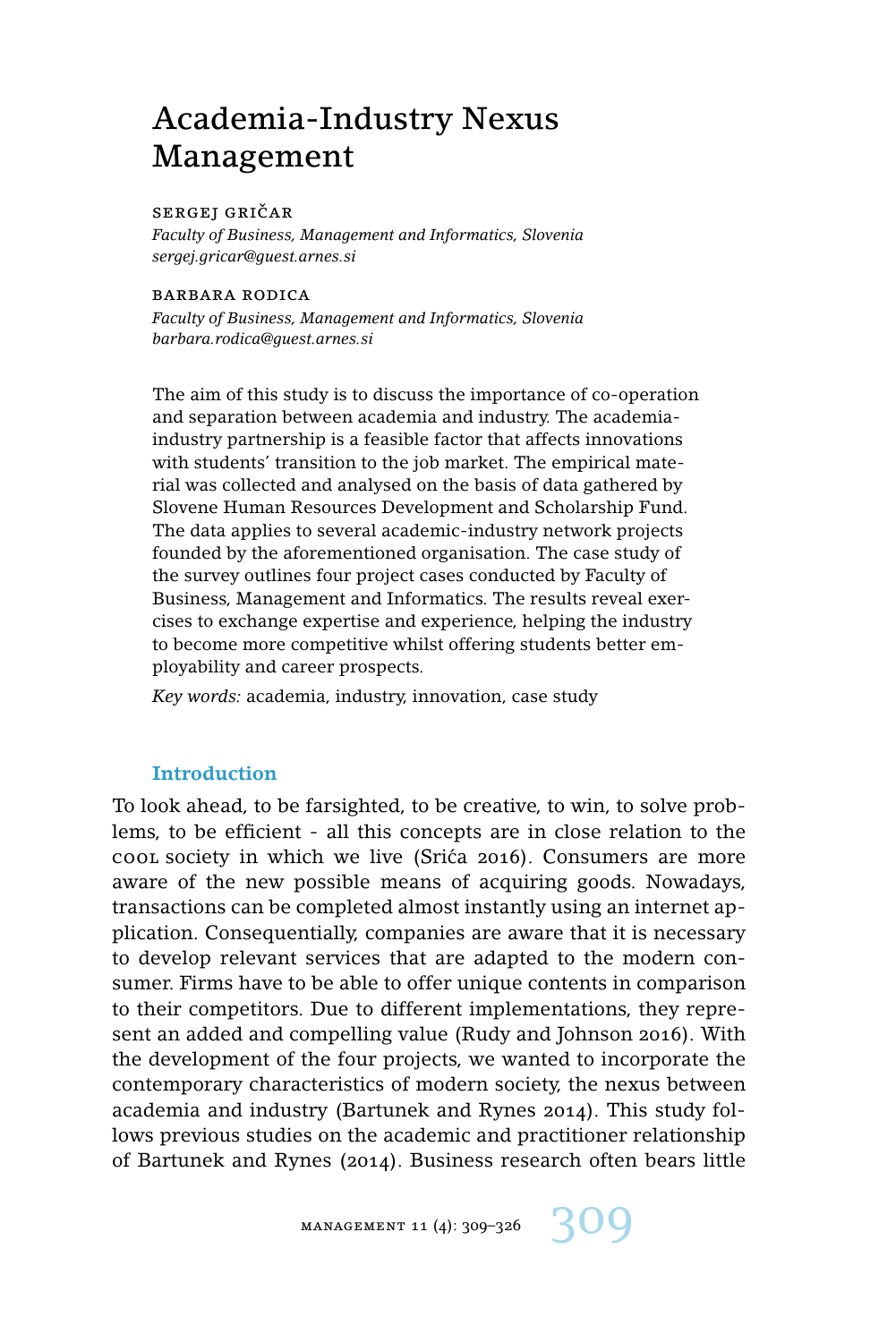resemblance to business practice. Although this academic-industry gap is widely recognized and frequently lamented, there is little debate about how it can traverse (Bansal et al. 2012; McInerney 2015; Bartunek and Rynes 2014). But the topic is more than relevant at present times.

Moreover, an effective collaboration between academics and companies is essential for nexus in management (Bansal et al. 2012). Primarily, it can motivate a research theme relevant to trade. Secondly, it encourages implementation of fact-findings (Bartunek 2014). However, conducting collaborative research is not always easy.

Modern higher education initiate spectrum of competences to the students. The competences students can achieve during their studies. In this article we introduce four projects that students are involved with in order to achieve relevant job market competences (Gnanlet and Khanin 2015). The objective of the paper is to introduce the partners that they are involved with in academia-industry nexus (Bansal et al. 2012). We present the case study (Slaughter, Archerd, and Campbell 2004) of academia-industry partnership in Slovenia.

To the best of our knowledge, there has not been any previous publication that focuses on this topic for Slovenia. Additionally, there is scarce debate about this topic (Bansal et al. 2012). Moreover, we discuss the benefits, working conditions, time dimensions (Bartunek and Rynes 2014), project methods and results of the four projects conducted by the Faculty of Business, Management and Informatic (fbmi). The foundation partner involved is the Slovene Human Resources Development and Scholarships Fund (SHRDSF).

This article provides an academia-industry nexus management based on a literature review (Mawdsley and Somaya 2016). The case study (Bartunek and Rynes 2014; Bhaskar 2008; Heinonen 2015) with students, business executives and the academicians involved (Müller et al. 2013) hand out. Much of the research deals with the business's perspective. Usage of the third sector and non-profit management methods are a relatively new field of research (Schiller and Almon-Bar 2013), but not included in recent research yet.

The paper is structured as follows: in the next section (section two), we review literature on academia-industry partnerships to derive similarities and differences. In section three, we describe our methodological approach before (in section four) we analyse and discuss current trends based on empirical insights. The paper concludes by providing implications and suggestions for future research (section five).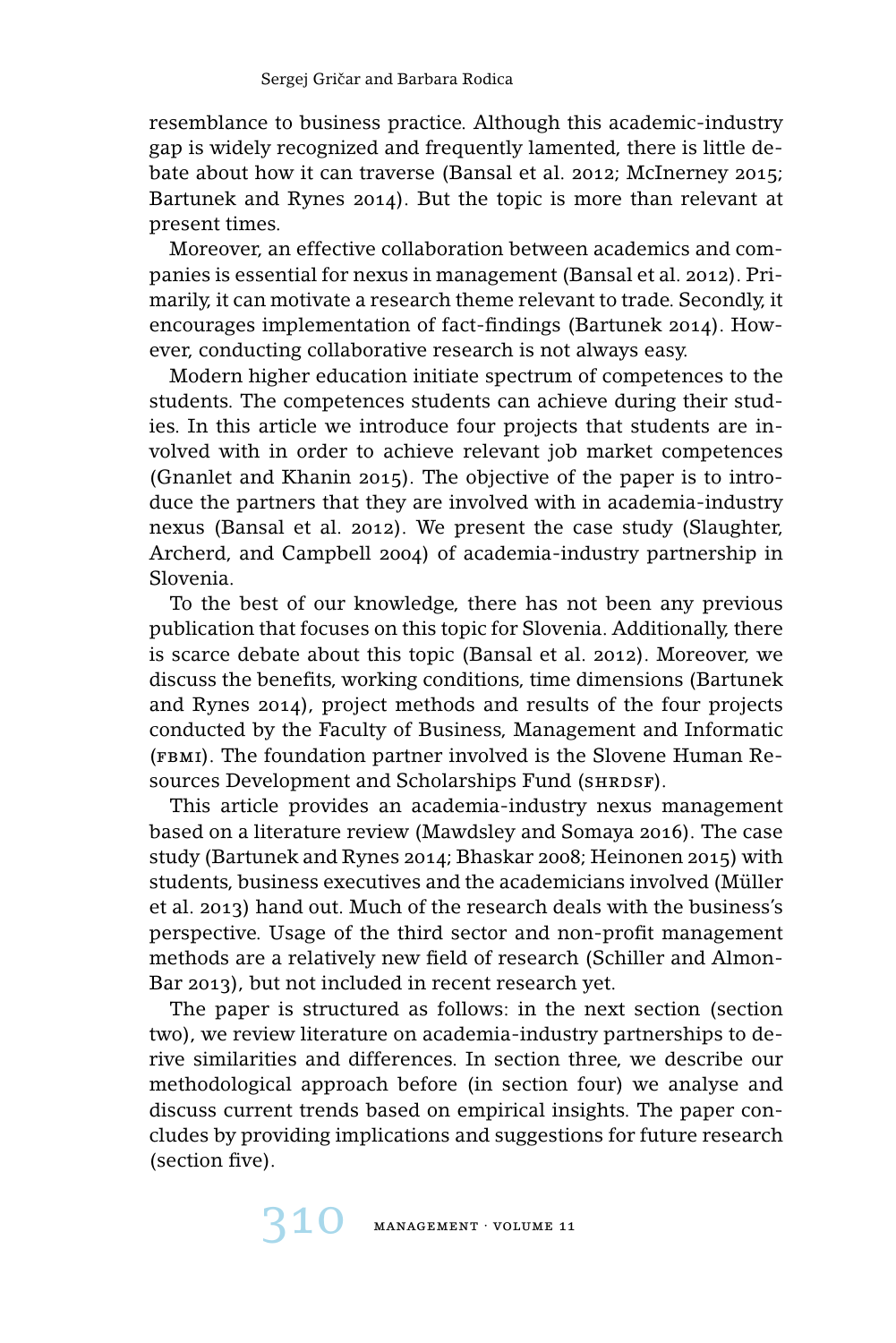## **Literature Overview**

Higher education institutions are going through turbulent times (European Commission 2014). Hitherto have the expectations of their potential contributions (Selsky and Parker 2005), conceptualization (Molly, Ployhart, and Wright 2011), teaching methods and syllabus (Cabantous and Gond 2014; Myers, Hill, and Harwood 2005) been so high. Simultaneously, doubts concerning the quality and execution of higher education institutions have never been so critically evaluated or universal (European Commission 2014; Lee 2014). Three different approaches would be required to study academia management (Bansal et al. 2012; Bartunek and Rynes 2014; Mawdsley and Somaya 2016; Selsky and Parker 2005).

Firstly, students and academicians can achieve independently, e.g. from internationalization (Biloslavo and Panjek 2011) and mobility (Mawdsley and Somaya 2016; Flander 2011) in academia. In a recent study, Gričar and Neary (2016) introduced prospects of student and staff mobility and the consequences of internationalization based on semi-structured interviews. The results demonstrated slight nuances between student and staff perspectives. The new paradigm in the European Union (eu) is that students who went abroad will be employable and suitable to become employers in Europe (Li and Lowe 2016). Alternatively, students studying at higher education institutions in their home country will gain lower skills and may be forced to search for jobs without the specified skills. Differences are also evident between languages and cultural determinates which generate the ability to understand the path to broader thinking  $(Gričar and Neary 2016)$ .

Secondly, academicians should be inter-sectorial mobile (Choi and Tang 2016). As modern science fundamentally requires team effort, inter-sectorial collaboration (Selsky and Parker 2005) should be rewarded as stated by the European Commission (2006). Internal academic and career appraisal systems, as well as performance indicators, are essential to encourage researcher mobility, claim experts (Mawdsley and Somaya 2016). Good grades now mean better career prospects later on. Collaboration can also be one of the criteria taken into account when appraising institutions and academicians. Prizes and awards are another way of repaying the more upwardly-mobile scientists in cases of individual excellence (European Commission 2006).

Incentives for better working and salary conditions should be provided through inter-sectorial (also related to international) mobility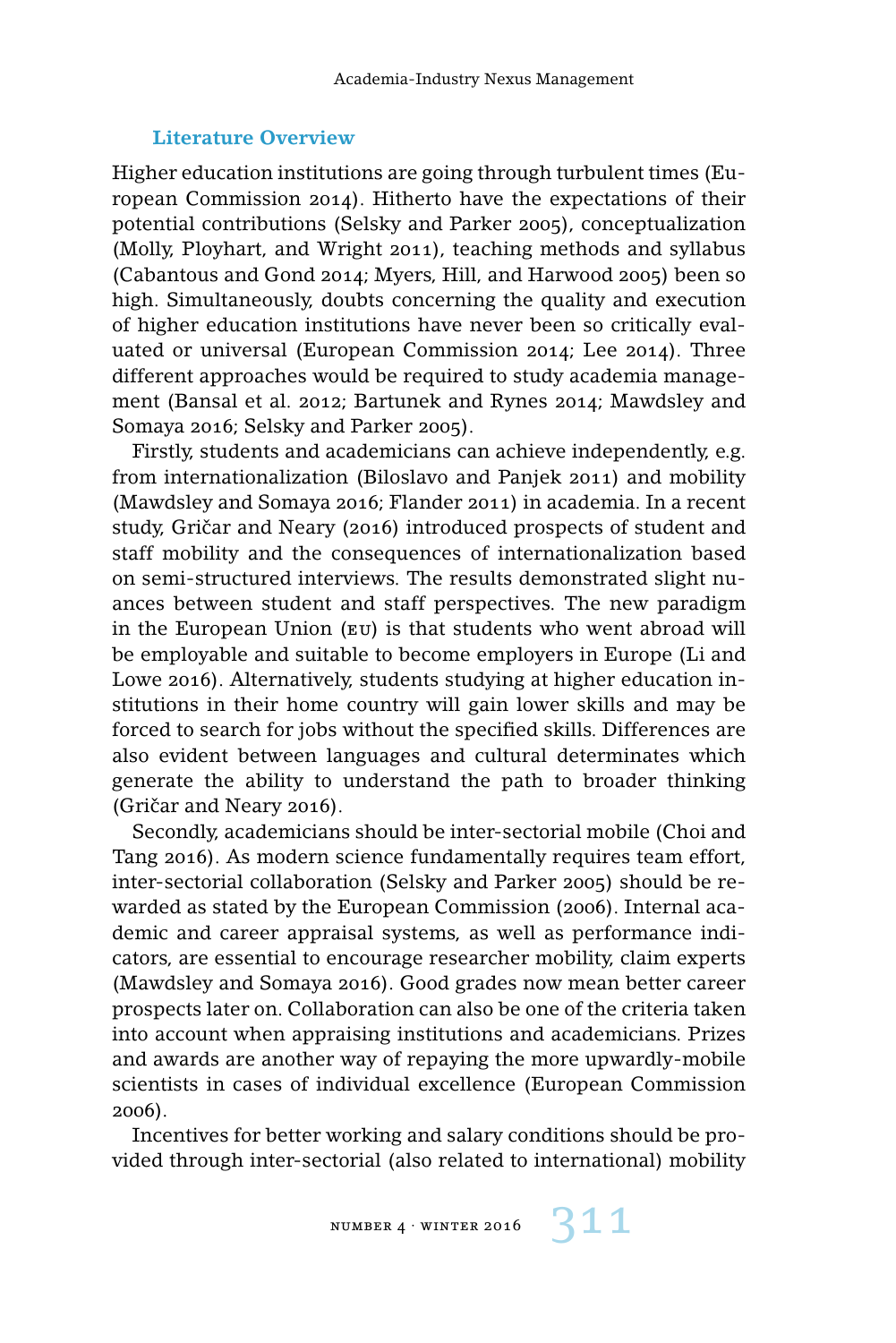through internal academic appraisal systems. However, inter-sector mobility should not be enforced (Selsky and Parker 2005). Criteria for appraising inter-sectorial mobility should be linked to the benefit of the host institution, the researchers' group, or the individual academicians. Examples of criteria are: co-publications with the business executive partner (publications are important for industry reputation), list of contacts, launching of cooperation projects, commercialisation, and start-up or spin-off experience even for failures (Lee 2014).

Thirdly, we shall discuss academia-industry (management) nexus (McInerney 2015). Recent literature concerning this nexus (Bansal et al. 2012; Bartunek and Rynes 2014; Mendoza 2014) starts with a brief overview of the historical developments leading to the knowledge economy. Subsequently, this section offers a critical review of the literature primarily published on academia-industry management nexus. European higher education institutions have developed into a complex academic environment in which individuals and organisations increasingly compete for material, human and symbolic resources (Mendoza 2014; Lee 2014).

Mendoza (2014) investigates industry-academia linkages with particular attention on conceptualizations for future investigations. Higher education struggles to balance its public mission with market pressures to remain competitive. Whilst competition spurs institutions towards efficiencies, too much drives assignment out of their decision making (Bartunek and Rynes 2014; Slaughter, Archerd, and Campbell 2004).

The boosters argue that academia-industry management nexus are useful to transfer academic research to society and aid academia by having a socially relevant impact (Roessner et al. 2013; Philips et al. 2015). Boosters worry that such nexus dwindle basic academic work, knowledge for the purpose of knowledge, as well as free interpretation (lay out) of findings (Slaughter, Archerd, and Campbell 2004). In our recent study we have adopted intermediate positions around notations of complementarity and differentiated boundaries supported in the literature by Szelenyi and Bresonis (2014). There are surveys to explain how knowledge from the investigation flows among and between project managers and project management office members (academicians), using a mixed-method approach (Müller et al. 2013).

The academia-industry nexus is one of the most captivating, productive, and important networks in business discovery and development, albeit not always harmonious (Molly, Ployhart, and Wright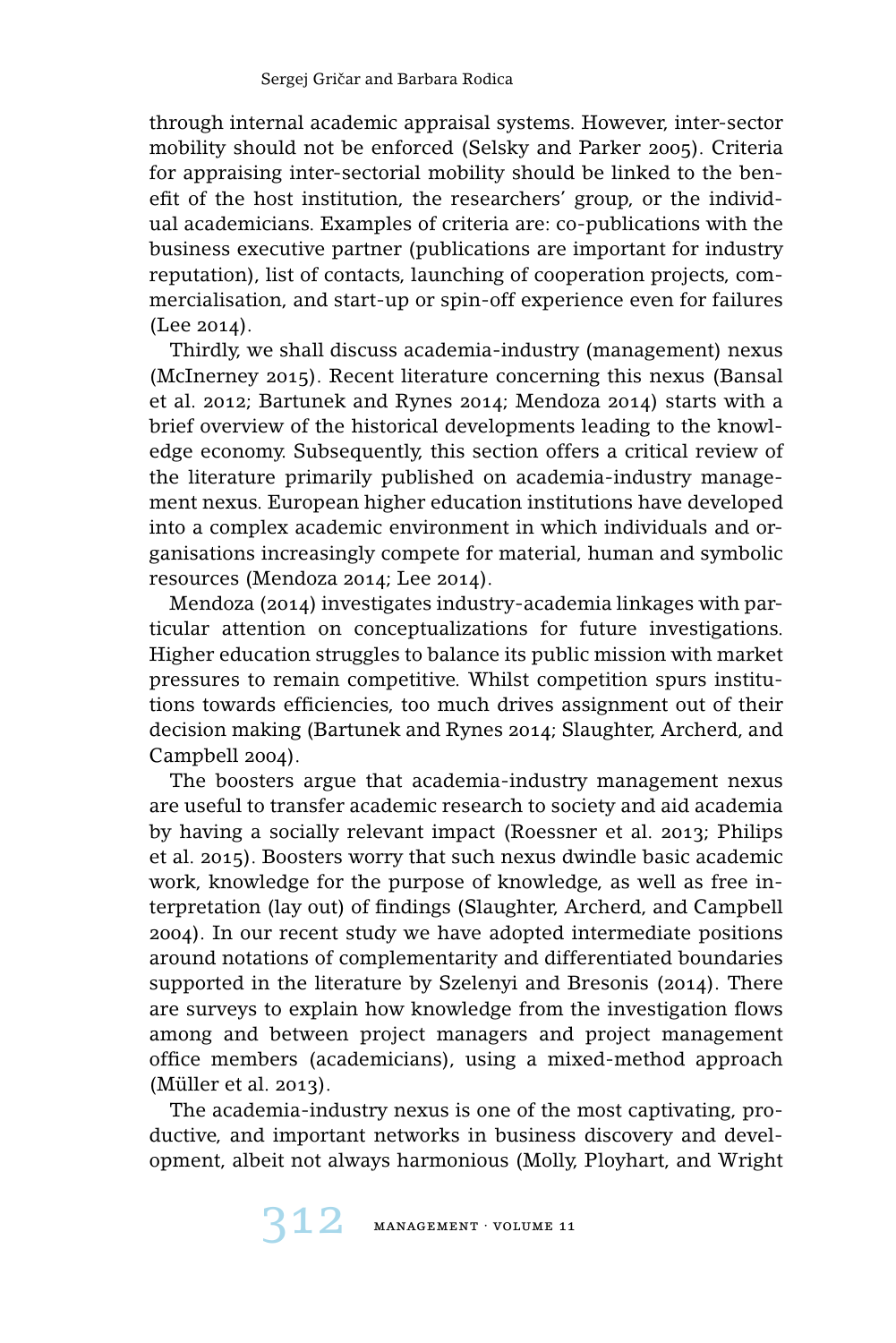2011). The latter is an example from the natural sciences (Sanchez-Serrano 2011). The impact of academic findings has governed every aspect of business development, from the initial identification of targets to the understanding of economic and knowledge pathways of students, academicians and business executives. Consequentially it may be surprising that despite the great productivity of the academia-industry relationship, interaction between academia and industry in recent years has been under attack (Sanchez-Serrano 2011; Bansal et al. 2012). The authors explore these important issues as part of this paper and launch a case study to improve this and following nexus. Since the middle- to late-1800s, business has had an extremely close nexus with academia (Sanchez-Serrano 2011).

Without the chemical, physiological, and biological academic discoveries that have taken place in Europe throughout the 18th and 19th century, the pharmaceutical industry would never have come into existence. In times of service, there is need for co-productive academia-industry nexus in the service economy for innovations and for higher gross domestic product (GDP). The latter appertain even colossally for developed and East European countries (Mihók et al. 2015).

Slovenia should take a path of Western counties (Mihók et al.  $2015$ ) whilst launching the benefits for innovations and higher GDP (Juselius 2009). Since the industry's early years, when universities in France, Britain, and particularly Germany (followed by universities in the United States) provided the industry with a massive prosperity of expertise and innovation that were translated by an industry into products and more recently into services. The impact of academic discoveries has enormous influence on new products and services (Sanchez-Serrano 2011).

Scientific collaborations between academia and industry have a long history in the United States and in other countries, reported Haller (2014). The ethical pitfalls of scientists and their patents dealing directly with industry stimulated much public discussion as studied by Haller (2014). This evolution is discussed, and recent developments with models of possible productive collaboration and rules are engaged.

Other authors also analyse aspects of nexuses with academia. Kamitani et al. (2013) analyses government-industry-academia collaborations in Japan from the view point of compatibility and motivating factors to collaborate among partners. The strategic motivation is not directly related to government-industry-academia collaboration outcomes, but rather the leadership of government that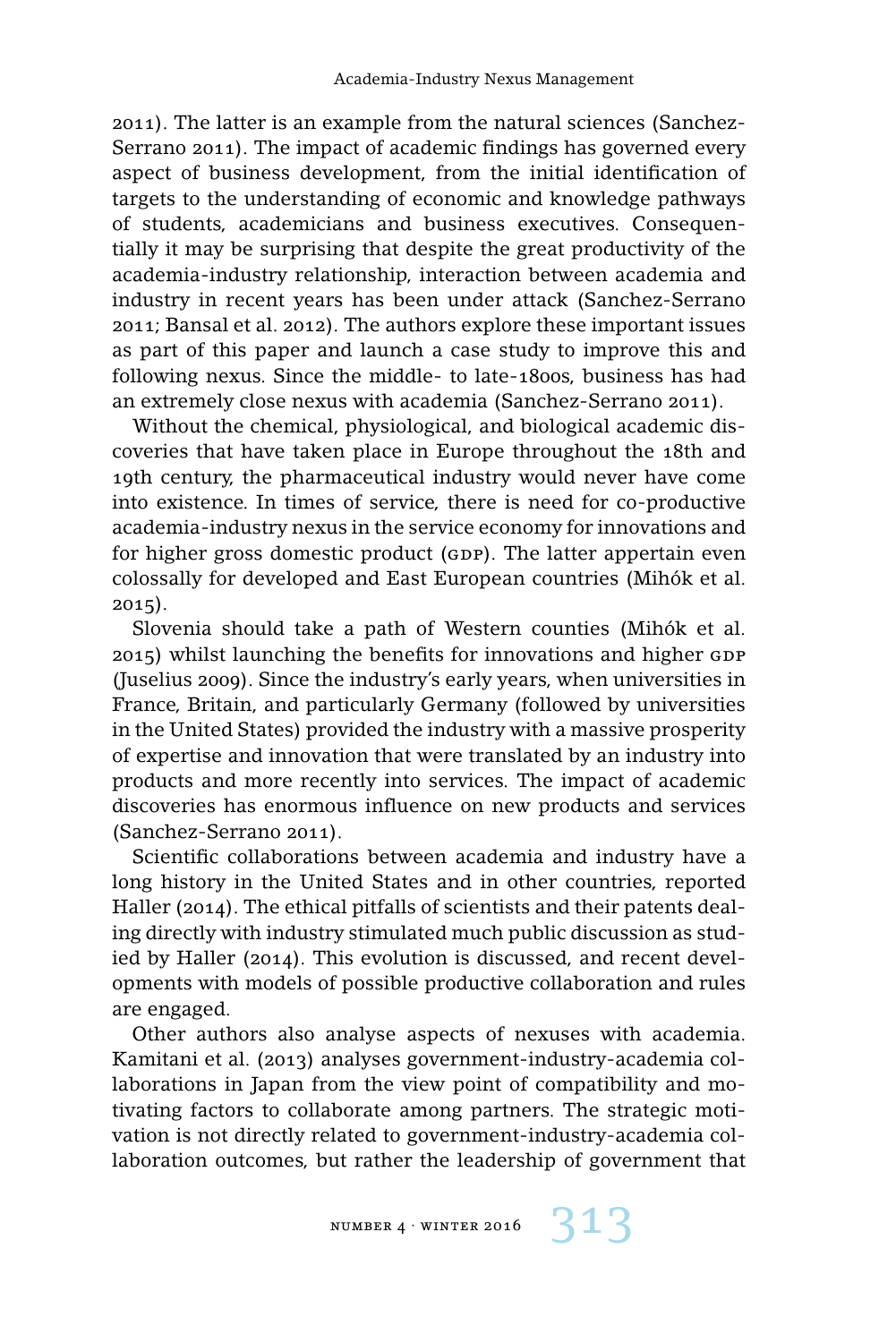is essential towards the results. Saguy's (2013) percept to academiaindustry nexus is innovation. A review of the literature (Misterek and Lewicka 2014; Saguy 2013) demonstrates that innovation may be defined in various ways. This is including its narrow technological aspect and wider capture considering organizational and process changes in companies. Innovation is the application of a new: idea, invention, technology, model, or process to a product or service that satisfies a specific consumer need and can be replicated at an economical cost (Heinonen 2015). Innovation creates value and plays a vital role in growth and social well-being (Saguy 2013). Innovation contributes to economic growth (Karasek and Dermol 2015).

The motivation of our research comes through the four projects made in academia-industry nexus management over the past two years, e.g. 2014 and 2015 (see http://pkp2.altervista.org). Projects were formed at the FBMI. The organization was a project carrier. The purpose of the paper is to induct increasing academia-industry collaboration into economy and management (McInerney 2015). The first objective of the paper is to present an overview of the literature. The second is to provide a case study of recent academia-industry nexus.

# **Methodology and Data Collection**

Mounting economic coerce, environmental provocations, diminishing resources, the exponentially accelerating pace of science and knowledge development, and the proliferation of open innovation call for a resume estimation of academia-industry relationships. Fundamental research as the sole power of academia is not extensively sustainable. Time is precious, it is our responsibility to provide leadership, conviction, to encourage and embark upon this journey to stimulate efforts and institutionalize innovation (Haller 2014; Saguy 2013).

An explanatory case study was conducted to understand the comprehension flows between academia members (students, academicians) and business executives. The underlying philosophical standpoint is critical realism (Lawson et al. 1998, Bhaskar 2008) whereby an underlying objective reality is assumed through the mechanics of project structures, giving rise to events of management These in turn encourage to the subjective reality of experiences, such as knowledge exchange within the project management community (Müller et al. 2013).

An embedded case study approach design with a multiple unit of analysis was used for this study (Yin 2009). A sequential mixed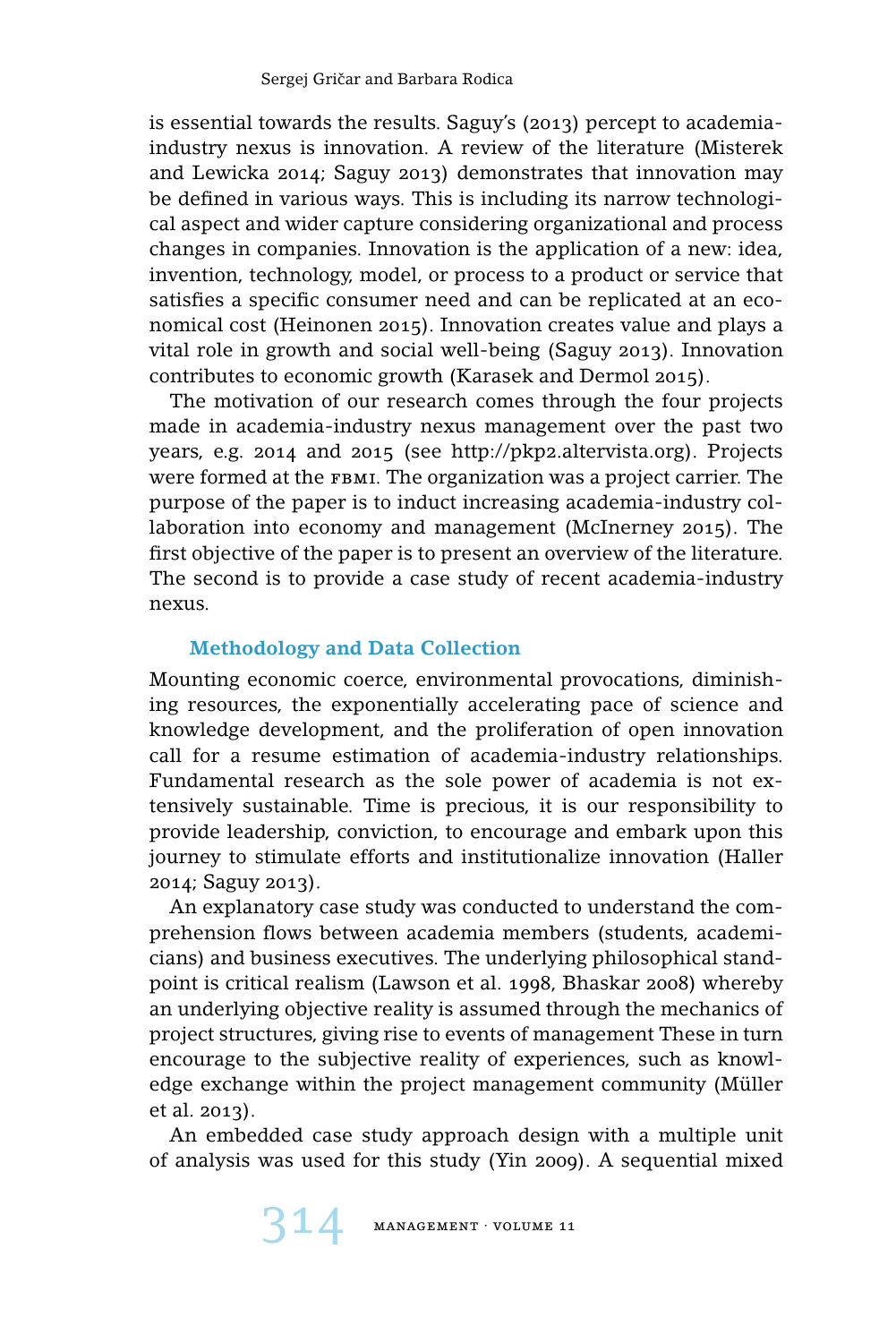method approach (Teddlie and Tashakkori 2010) primarily allowed for a qualitative study to understand the organization of projects and its structures, processes, roles, and responsibilities, especially in terms of the project management community; Secondly, for subsequent developments of findings across an entire study. A social network is hereby defined as a specific set of links amongst set persons, with the additional property that the characteristics of these linkages as a whole may be used to interpret the social behaviour of the persons involved (Müller et al. 2013).

Data collection was conducted through a created case study database. The roles of written databases are case study notes, documents, tabular materials and narratives. All the documents are made available upon request. All documents are saved in the cloud.

Academicians of the following higher education institution were involved: FBMI. Students of the following higher education institutions were involved: FBMI, Novo Mesto, Faculty of Health Sciences of Novo Mesto, Faculty of Information studies in Novo Mesto, Faculty of Economics in Ljubljana and Podgorica, Faculty of Business and Management Sciences of Novo Mesto, and Faculty of Chemistry and Chemical Technology in Ljubljana. Associated business executives were: Repa system solutions - retail sale per mail, Gašper Repanšek, Vigros - wholesale and retail, Idearna - advertising agency, and Stor, Dorian Savic, involved in the sale. The funder of the projects was ´ shrdsf.

## **Empirical Insights**

Academics seek data for publication and funding to support their research (Frieske et al. 2015). Given the nature of the phenomenon, our empirical research mainly relies upon a qualitative exploratory research approach based on project work and document analysis.

The Europe 2020 strategy is focused on the eu capacity to create millions of new jobs to replace those lost in the past economic downturn. European Commission provides future standards of living. The quality of live will depend on the innovation ability of products, services, business and social process (Saguy 2013).

#### case study

The businesses for this case study are small and medium sized enterprises (sme) of development and manufacturing services with headquarters in Slovenia. Recently, Repa.si, Stor, Vigros and Idearna undertook a position by adding a project to the creative path towards practical knowledge (PKP) (Gričar, Rodica, and Bojnec 2016) to their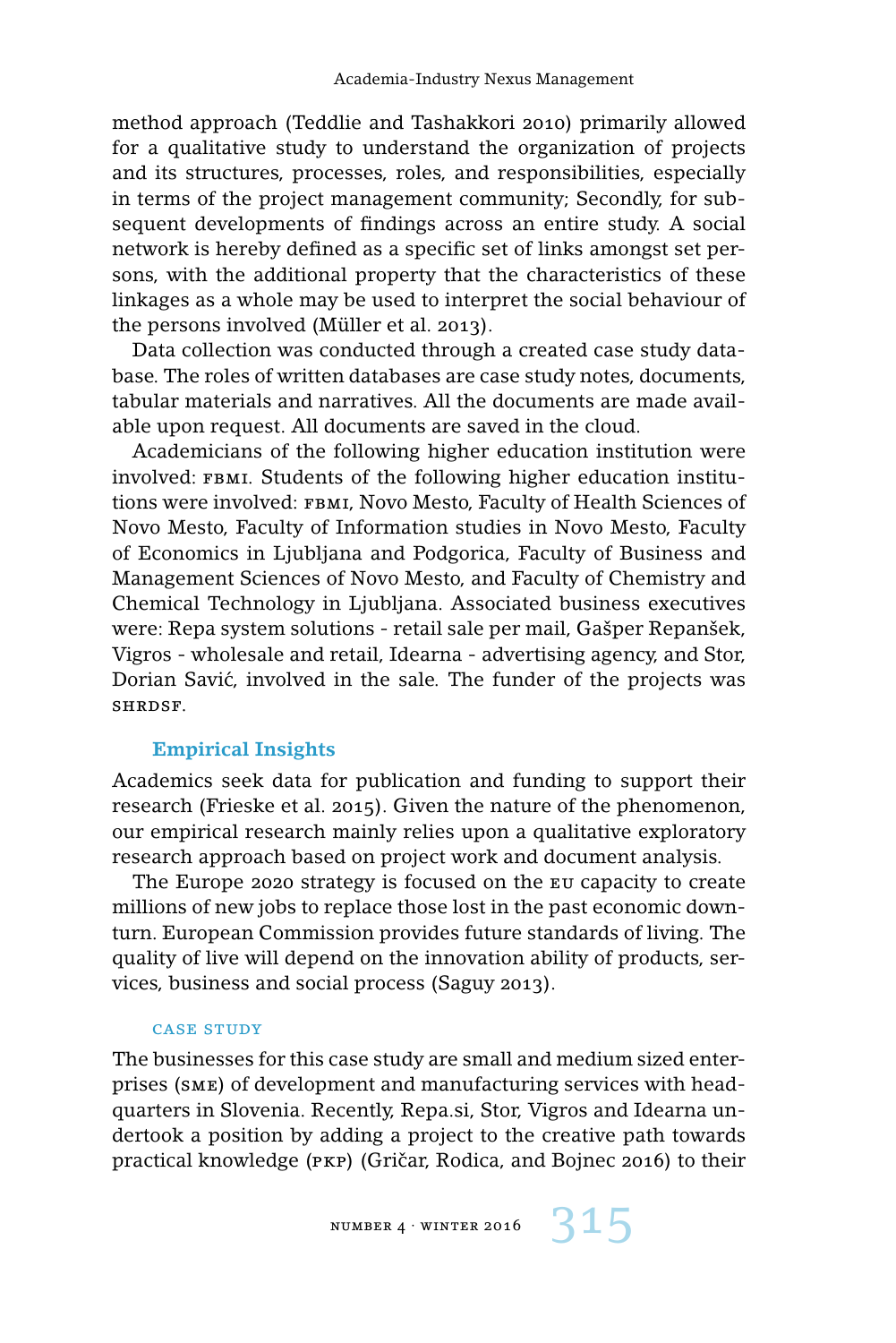| Number of projects    | 2014     |             | 2015     |      |
|-----------------------|----------|-------------|----------|------|
|                       | Slovenia | <b>FBMI</b> | Slovenia | FBMI |
| Applied to the tender | 312      |             | 598      |      |
| Grant received        | 211      |             | 246      |      |

table 1 Number of Project Collaborated Academia-Industry in 2014/2015 Overall in Slovenia

notes Adapted from Javni sklad Republike Slovenije za razvoj kadrov in štipendije (2016).

business process. They have had been elaborateness by business executives. The academia institution for this case study is FBMI.

This shift towards objectification of academia-industry nexus was identified in the case study also as project management. PKP project management is a well-established and recognized discipline within FBMI, Repa.si, Stor, Vigros and Idearna. The majority of managers are highly experienced, complete with professional project management certification which is granted internally. PKP project management is well structured and formalized within this institution.

An assignment of pkp project managers to projects is contingent upon the project type, scope and importance of the projects. pkp project managers are appointed from the ranks of academicians, academic managers and business owners, unit managers or technical experts. PKP project managers are consulted from the student body when it comes to performance evaluations of the PKP project.

The majority of projects are shorter than one year and are of the operational service type, such as internet sites, sandwich management, cost calculator and new regulations. There are eight individuals within the institutions, each located in different units. Collectively they form a (virtual) corporate, led by a pkp manager who reports to the president of the project applicant and to the funding organisation. Elaborateness were functional in 2014 and 2015, accompanied by almost 35 students in four different PKP projects.

The academician PKP mission was to facilitate, organize, and manage the PKP project as a way of doing work. This virtual corporate pkp consists of four sub-units. Each sub-unit consists of pkp project managers (academicians, business executives) and students. Each sub-unit has a student leader (imitator). The first group is named Development of a Mobile Application for Ordering a Service and a Recipe/Standard for a Sandwich with a Mobile Application (Sandwich). The second nomenclature is the calculation of transportation costs for sme (TransCost). The third nomenclature is an e-guide for allergens under the new regulation  $(E<sub>p</sub>A)$ . The fourth nomenclature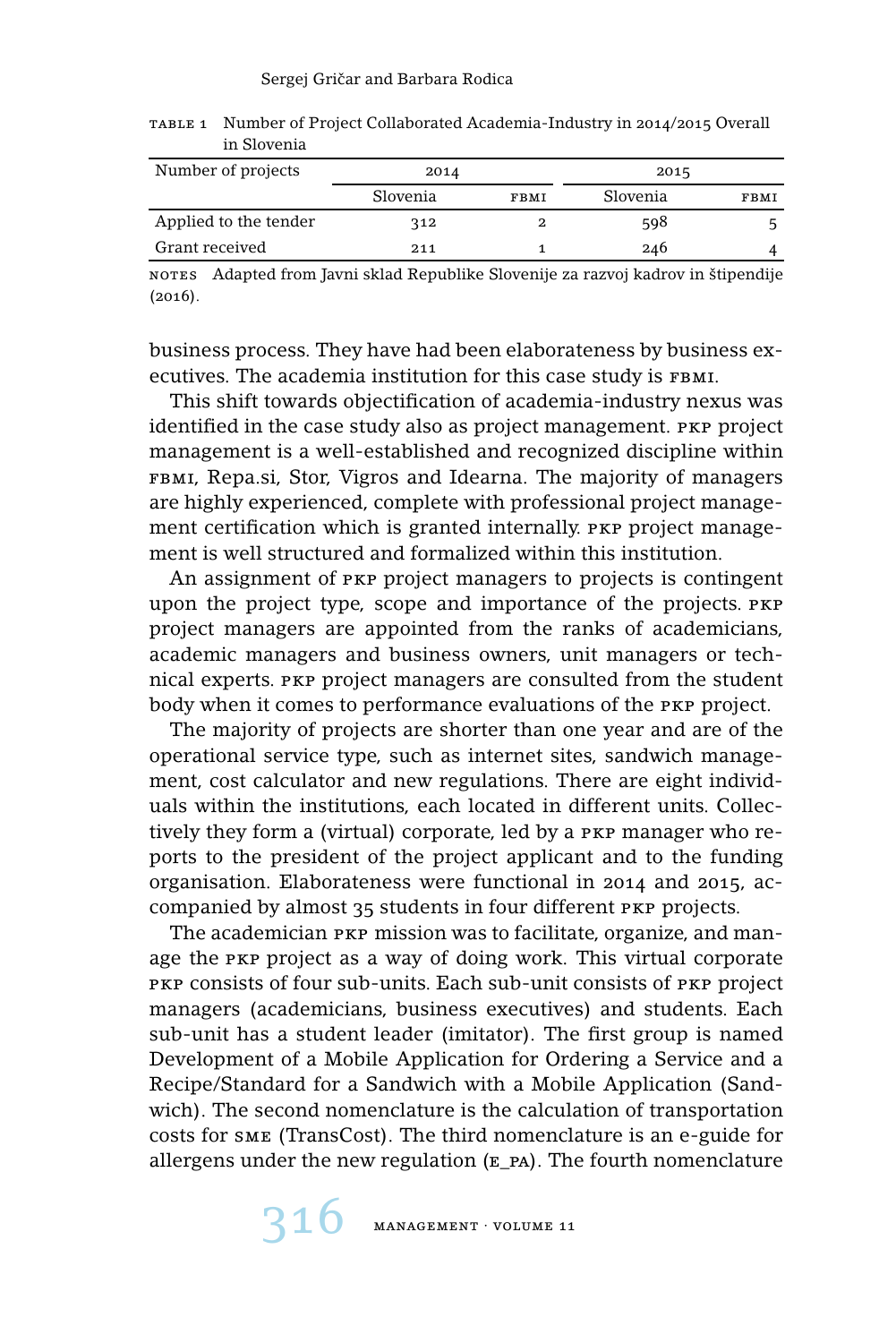is an application for recognizing the essence of herbs  $(H_4U)$ . The aforementioned nomenclatures were also the titles of the projects funded by  $SHRDSF$ . In table 1 we present the projects. Firstly, the ones applied to the open tender. Secondly, the true projects that have been in progress in Slovenia and at the FBMI. We can see that at the second tender in 2015 we were the prizewinner by 80%, whereras the overall Slovenian success was 41%.

#### definition of practices

The definition of practices includes the development of methods, processes and techniques. We have used three methodological approaches in the pkp project assignment. We have studied scientific and expert literature that covers the theoretical knowledge regarding the nature of the pkp project. Based on this study of the literature, we have defined the activities of the project. The project assignment has been performed with different methods distinctive of interdisciplinary and multidisciplinary projects (Molly, Ployhart and Wright 2011).

This is executed according to the testing and weighing of ideas, the presentation of results, their meaning and implications in the pkp projects regarding the studied service and its problems. Although the stress focuses on the methodological steps, the core of the project assignment is the applicative transfer of knowledge amongst the economy, the students and the higher education institution within the set activities of the pkp projects.

The set activities were carried out with several methods that are typical of scientific research and professional work. In the pkp projects fields, we used methods of: mechanical and thermal treatment of foods, methods of food safety, planting, herbs recognising and production of primary foods. When defining the computer programming and programming language that we used: the working methods in the computer room, modelling, computer-aided planning and the basic and advanced methods for working with files. The project also includes the scientific methods of sensory analysis, the survey method, the comparison method and the method of describing and summarising. For the quantitative definition of the PKP project assignments, we have also incorporated the methods of descriptive statistics.

#### authorizing and validating of projects

The findings of an academia-industry collaboration in Finland (Pohjola, Puusa and Iskanius 2015) indicate that although the experi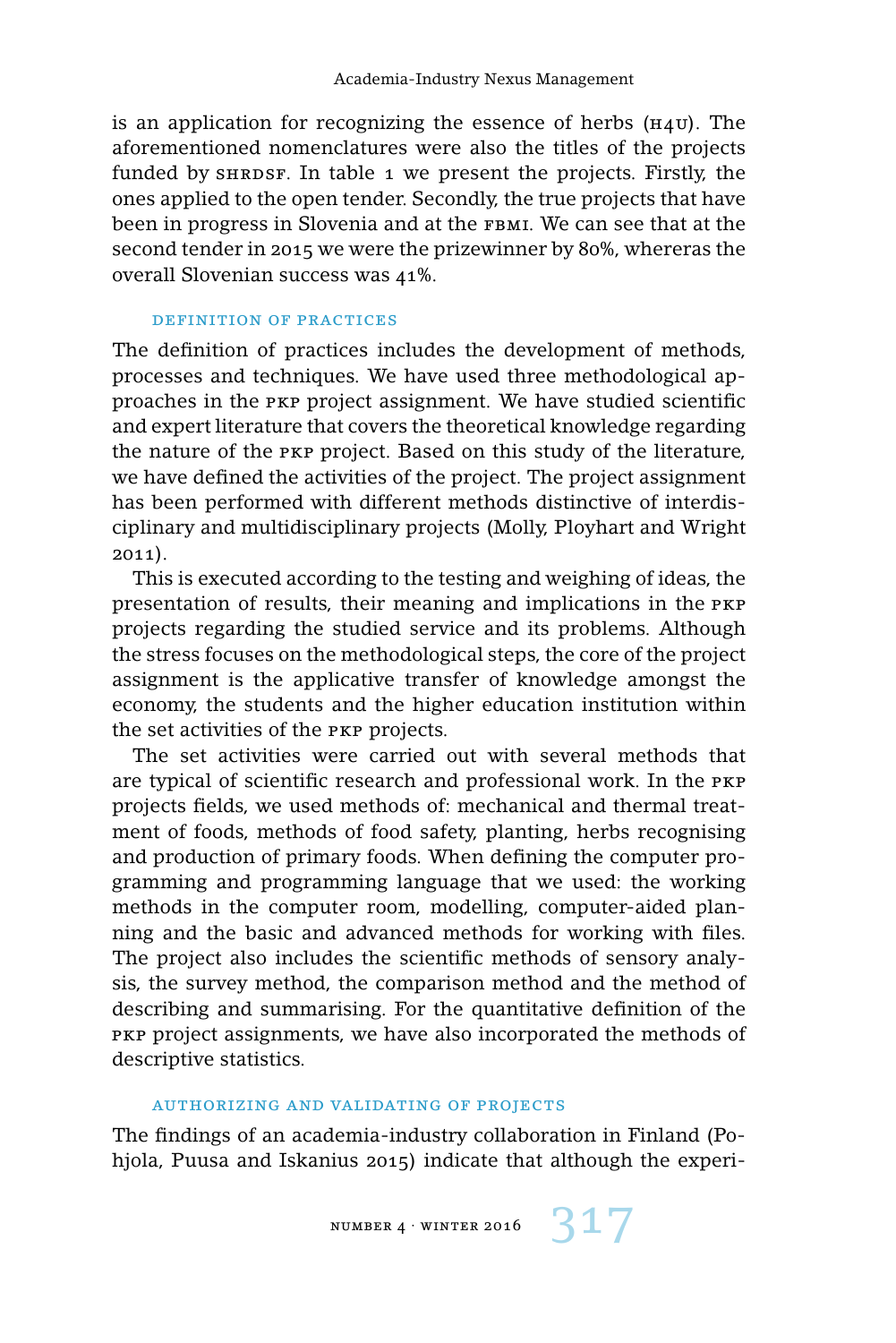ences of working in collaboration were mainly positive, the forum was not designed to be company oriented. Instead, the higher education institutions and the research organisations were the most beneficial. While higher education institutions engage in discussions at an abstract level, companies value more concrete tasks and measurable results. We also noticed that companies, unlike higher education institution, do not have the mechanisms to take advantage of the knowledge and utilise it to enhance their dynamic capability (Bartunek and Rynes 2014; Pohjola, Puusa and Iskanius 2015).

The pkp classifies projects as first class. This categorization is a composite of several measures of project scope, complexity and the importance of academia-industry nexus (Gričar, Rodica, and Bojnec 2016). Such examples include the academicians actively directing the students towards achieving the set objectives of each project.

Secondly, the academicians direct students towards the purpose of each project. Thirdly, the business executives actively participate in the implementation process of the project. Fourthly, the business executives introduce the students with the virtual work and sale – advantages, disadvantages, opportunities and competences. Fifth, the business executives actively introduce the students with the working process and guide them towards the parts of each project that are connected to the research in the project. Sixth, the students develop the project and form it together with the managers. Seventh, the students keep a progress timeline/report on the project and of the status of the project in the time when the project implementation is in progress. Eighth, the students acquaint themselves with virtual organisation and availability in the market. Ninth, the students prepare the final report alongside the academicians. This report contains information regarding who, when and how they have contributed to the realisation of each project. Tenth, the business executives and pkp manager prepare the final report on the performed project and give an opinion about the status of the project for further work. Eleventh, in the final phase of each project the working mentor evaluates whether the process is capable of competing on the market. The working mentor also specifies the intellectual property amongst the students and the company.

# brief overview of the academia-industry nexus management in slovenia

The mission of higher education institutions includes teaching, research and community service. This mission would inform graduates with up to date knowledge, carry out applied and basic re-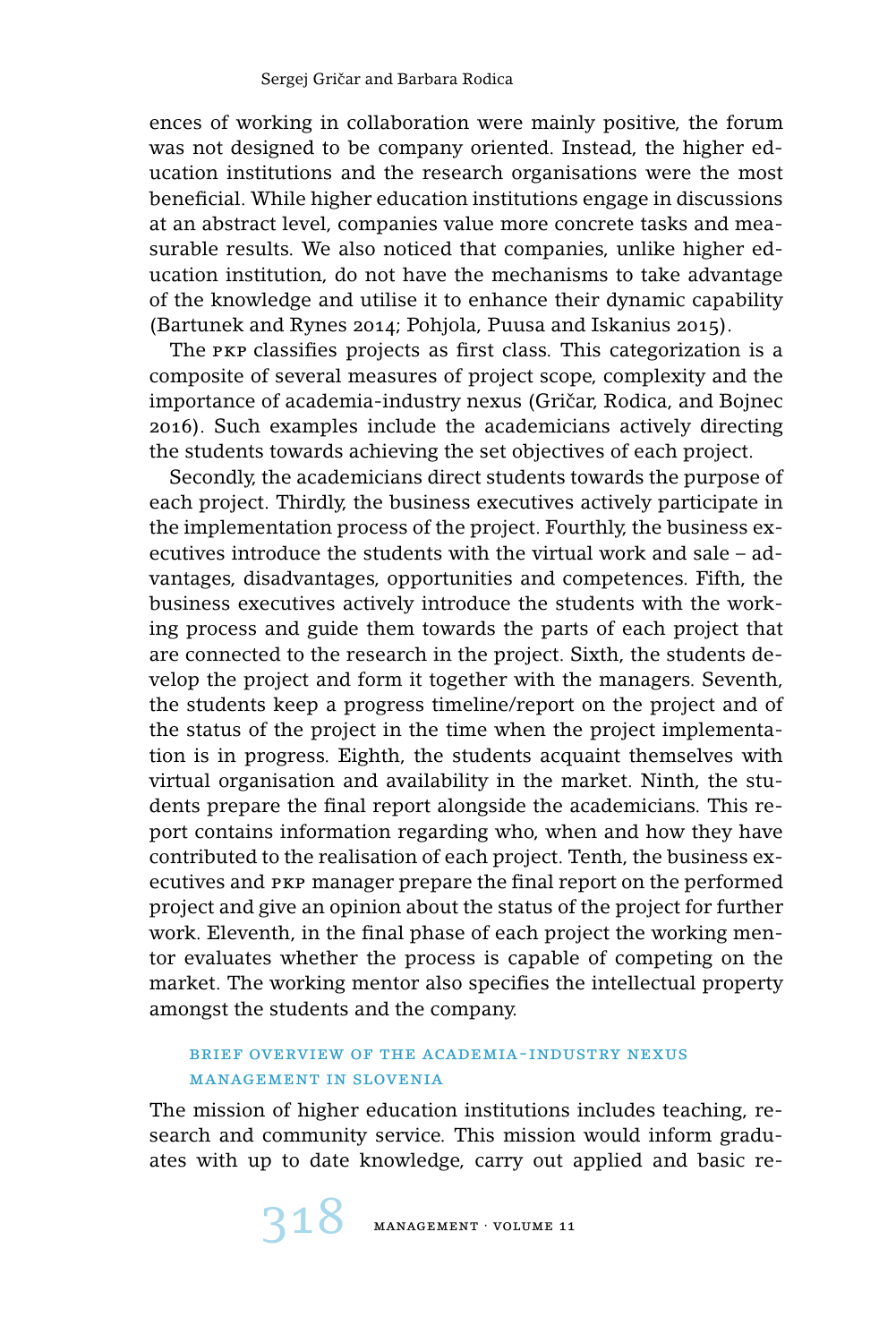| PKP projects | Duration            | Companies       | No. of students |
|--------------|---------------------|-----------------|-----------------|
| Sandwich     | $6$ months $(2014)$ | Repa.si         |                 |
| TransCost    | $6$ months $(2015)$ | Vigros, Idearna |                 |
| E_PA         | $6$ months $(2015)$ | Repa.si, Stor   | 10              |
| H4U          | $6$ months $(2015)$ | Vigros, Idearna | 10              |

table 2 Brief Overview of a Case Study of Academia-Industry Nexus Management

notes pkp – path towards practical knowledge.

search for worldwide assist and finally serve the local/global community (Hanieh et al. 2015). Hanieh, et al. (2015) have shown a weak academia-industry cooperation in Palestine. They conclude that European experience of industry-academia partnership can be the base for developing similar programs and activities for Palestine and other developing countries. The brief overview of the Slovenian case study is tailored in table 2. In order to close the gap between academia and industry it is suggested to implement a syllabus improvement by including sustainability concepts and improving teaching methods (Gričar and Neary 2016).

Signing academia – industry nexus agreements is considered as the first step in building industry – academia partnership, but it is not sufficient as far. These nexus agreements have to emphasize the social equity, economic prosperity, environmental protection and global control, whilst solving the industrial technical and logistic obstacles. Cooperation may include carrying out scientific research activities and applying the results of these academicians to solve real problems within industry. The current partnership situation at the FBMI in Slovenia is presented as a case study in table 2.

The project Sandwich presented a unique chance to develop one of the business ideas in the field of natural science. The preliminary planning of the project was formulated by students and was based on searching for ideas and brainstorming development possibilities and the later upgrade of the product. Whilst developing the idea, we were connected and working alongside the Slovene company repa. The web page of the project is http://pkpsandwich.weebly.com/.

The purpose of the User's Guide manual of the project 'TransCost' is to explain the usage of application and steps that have to be undertaken for the successful calculation of transportation costs. The steps in the guide are explained in order as they correlate with the application. These stages are numbered from 1 up to the last step in a single tab. You will be able to see and use two specific cells that require a numeric or verbal input. Regardless of the type of input,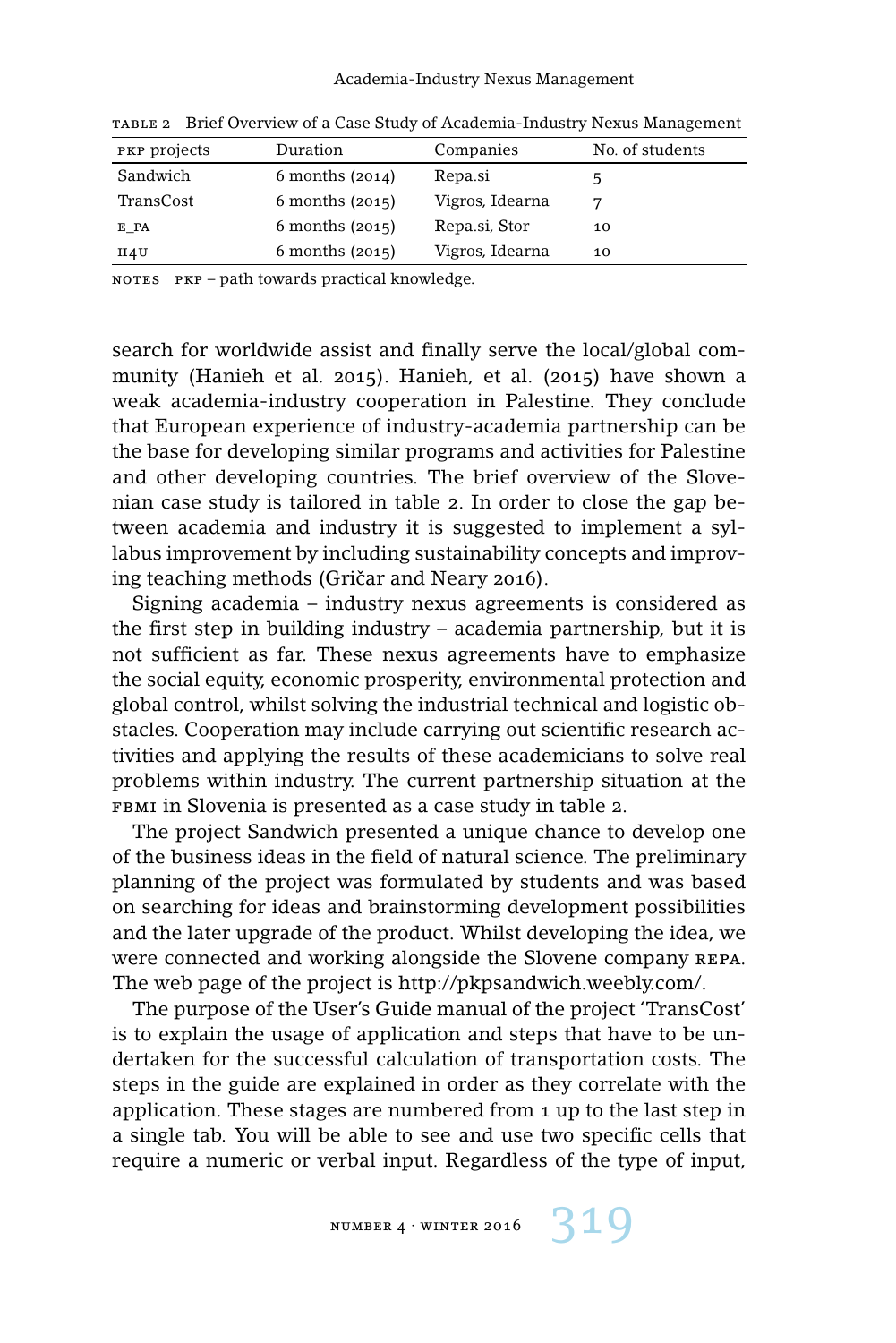each cell will directly perform an act within the application or indirectly within the chosen tab. Certain cells in excel are locked and are not meant to be used or modified by the user. Because the business needs the application for transport cost calculation we worked with Slovenian companies Vigros and Idearna. The web page of the project is http://transcost.altervista.org/.

The project 'e\_pa' presented a unique chance to develop one of the company's business needs in the field of natural sciences. The result of the academia-industry cooperation is a modern step to the allergens. The information given to the customers should be clearly stated in the restaurants, shops, and everywhere the customer could purchase non-packed food. The print of the allergens from the Excel sheets is user friendly and easy to manage by employees. Whilst developing the need, we were connected and working with the Slovene company Repa.si. The project is unique in its development of interdisciplinary and multidisciplinary in the fields of numerous expertise. This nexus included gaining various types of knowledge in fields such as: food technology, cooking, computer programming, internet use, econometrics, market research and computer networking. Web page of the project is http://alergeni.altervista.org/.

The sole purpose of the  $H_4$ u web page is to provide useful information for daily use to each person. We presented in one place most of the illness symptoms and its natural solutions. The essence of herbs are studied for the relevant information's posted on the web page. Students have been working with the industry to prepare a user friendly web page. Nexus of academia-industry has been evaluated as part of this project. The web page of the project is http://zelisca.info/.

We identified communication channels for reporting and communicating about the tasks related to the project (European Commision 2012). We assessed the progress made on the tasks we were assigned on a weekly basis. Moreover, we agreed to publish our work on the Cloud storage based solution, Google Drive. The latter is convenient as it enables the modification of documents that are used regularly. Everybody involved had full access to a Google Drive pkp group and its files. Managers were monitoring the students' progress on the project with internal Google Drive files. An additional advantage of having managers was the broad knowledge of inter/multidiscipline areas that they offer. During the project, we paid specific attention to how we could communicate more with the public, as well as with potential stakeholders also emphasized by the European Commission (2012).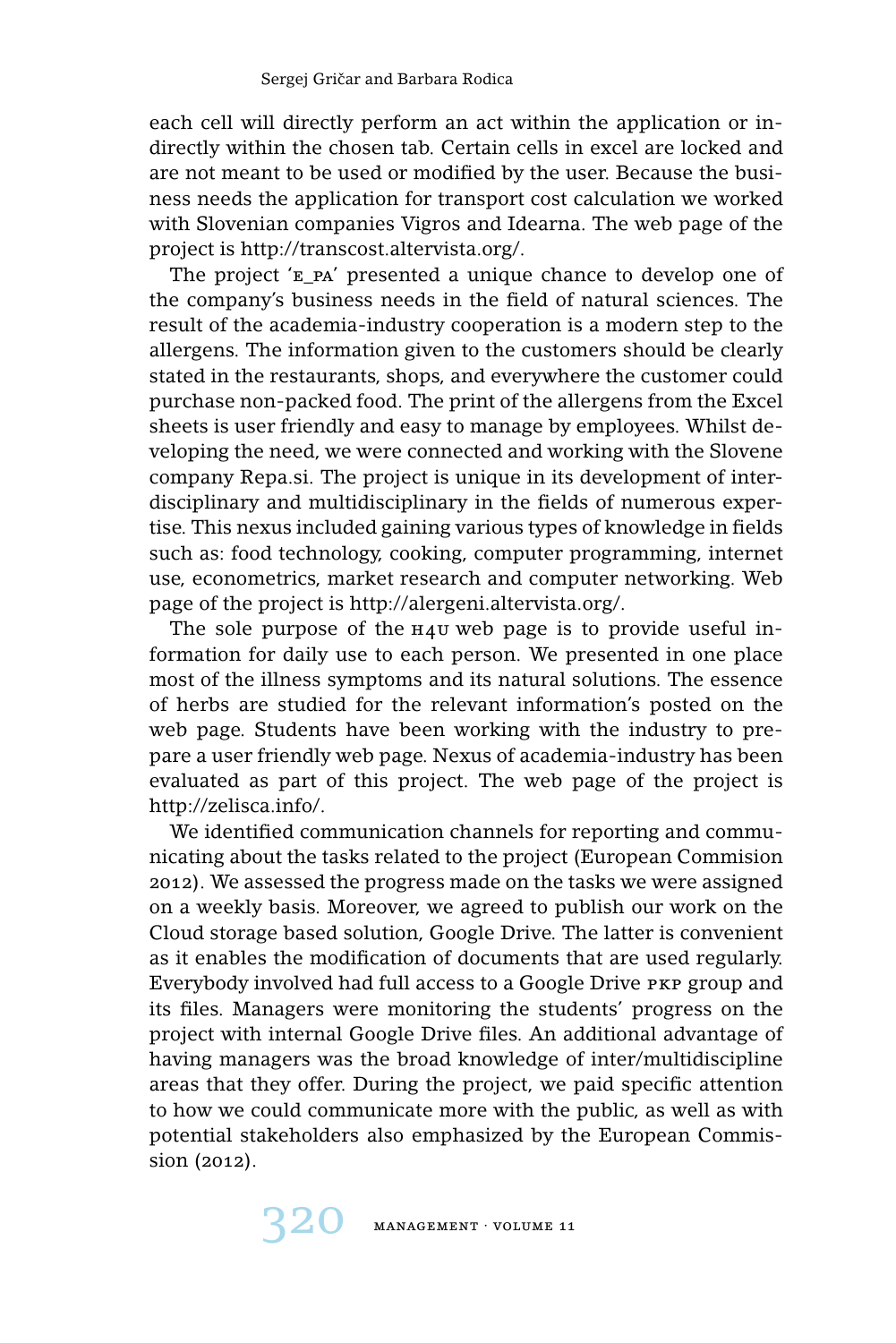#### **The Statements and Discussion**

There are several implications to the society from the PKP projects. This is most essential with regards to fashionable forces affecting dialogue process associated with academic-industry nexus. As we have indicated, these nexuses are not separate from management forces. The SHDRSF is one important example which makes SHDRSF recent movement away from Slovene Research Agency. The latter based almost entirely on scholarly impact to research excellence. On the other hand shprsf make formation that explicitly includes the impact of the research on practice as a way of assessing scholarly outputs. The Slovene government is playing a role in the ongoing academic-industry nexus.

In other words, this is a time when the proposed new system suffers from a set of internal contradictions regarding dimensions of academic-industry nexus are particularly important. Thus, it provides an exceptionally good opportunity for academicians to reflect on the rigidity we are undergoing in this domain of economics and management and consider what we need to do to keep going the appropriate degree of undergoing as opposed to trying to resolve the gap in academia-industry nexus gap. The statements of some people involved in the present academia-industry nexus management, can summarize the case study findings.

'The man who moved a mountain was the one who began by carrying away small stones.' This old Chinese proverb from philosopher, Confucius, served as a guidance throughout the business idea and is simultaneously my life motto. If we wish to see something magnificent and stable, our start must first be made of small steps. The latter relates to either the final goal of achieving business, or personal ambitions, wrote by a student.

The project pkp is an awesome idea! All work following the formal education is practical and students need more prior knowledge of practical work. Above all, the project team required team work, coordination, the sharing of ideas and the gaining of new experiences. As a sole trader, I find these kind of projects invaluable because they inspire new perspectives on life and business that the academia can gain, as well as new trends that exists amongst youth. I am satisfied with the execution of the project which has exceeded my expectations. In addition, 'I am pleased with how much the students were involved in the project and their enthusiasm,' wrote the owner of the company.

I observed the progress of the project with great enthusiasm, in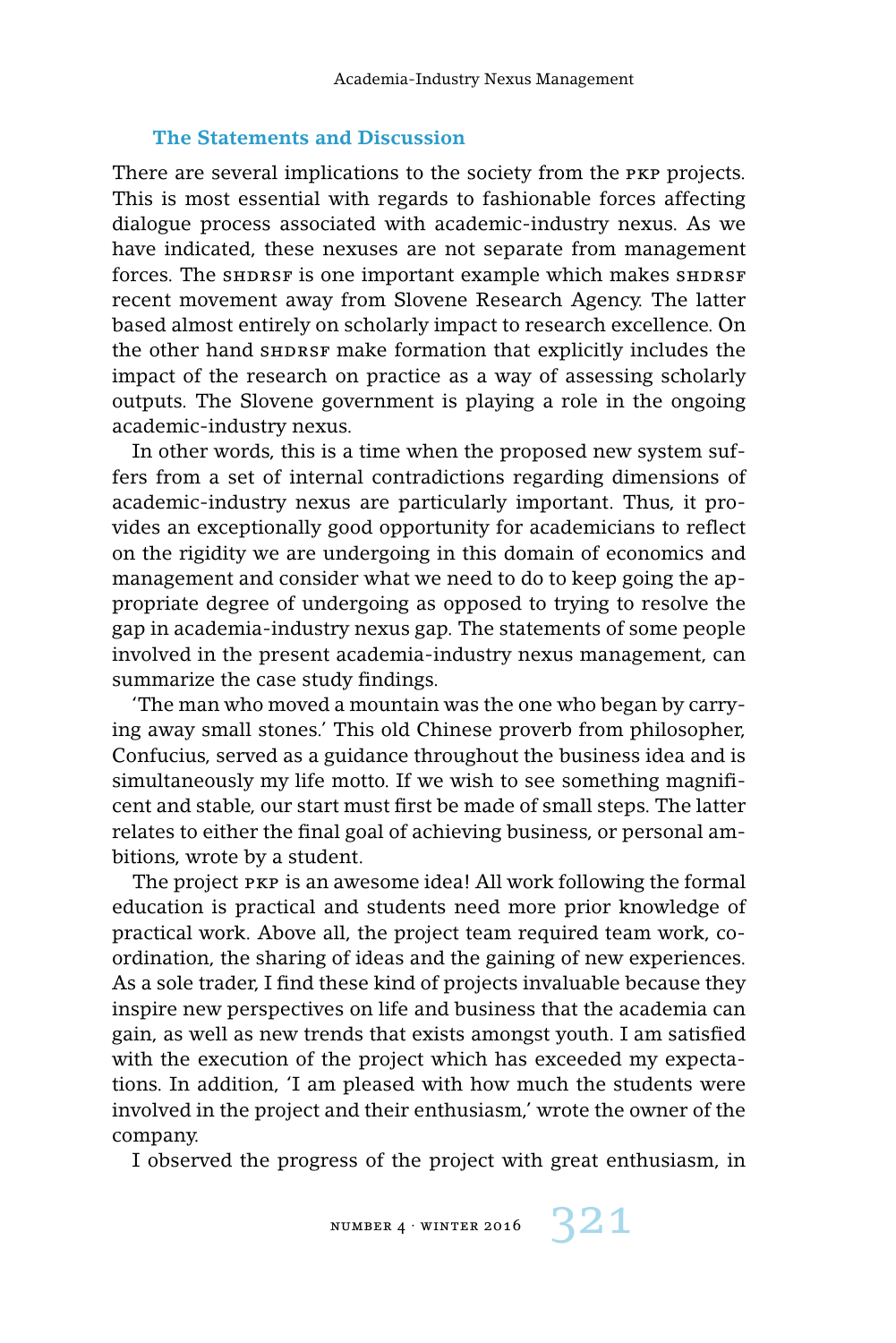particular how the team had approached potential problems: with initiative, innovation, dedication and hard work from academic and business executors. The project consisted of practical experiences, specific competences, knowledge and skills that are essential in today's competitive market place. Evidence of this latter statement can be seen courtesy of the two members of our team who found employment directly after this project. There will soon be a third, pending another member's completion of formal education. Connecting formal education with the economy through this kind of project is warmly welcomed and I hope that this is only the start of something greater to come wrote a person of the project applicant.

Since the beginning of participation in the PKP projects, I have enthusiastically introduced and involved my staff and the headquarters. The new 'TransCost' application of cost calculator and h4u essence web page of herbs has been recognized as a tool of company work. Therefore, the business decided at the beginning of the PKP project to actively participate. Consequently, through the active participation in the pkp project, 'TransCost,' we have again delved into the cost of transport. Previously, it was 'over the thumb.' For our conclusion, we manage to correlate new business partnerships said second of the business executors involved. The state is suitable for cross-sector partnerships as an effective mechanism for private environmental governance, mentioned and measured empirically by Hahn and Pinkse (2014).

The first Slovenian study on academia-industry nexus topic. One benefit of our approach may be in opening up the debate about the academia-industry nexus management beyond groups of academics to include industry more entirely.

# **Conclusion**

The foregoing study sheds light on facing industry and academia nexus management in Slovenia. The contents are summarized by the gap existing between the two mentioned sectors in economy and managers. A brief study for the situation of higher education institutions and related obstacles has been discussed, showing some data and an overview of the teaching/learning techniques. The status of industry has also been discussed, showing data and the activity that need to be undertaken. Some references and experiences from other countries have been illustrated here for comparison purposes.

The future perspectives of academia-industry nexus management, the analysed case study has been introduced. In this co-funded model, the awareness and market needs feedback is used to create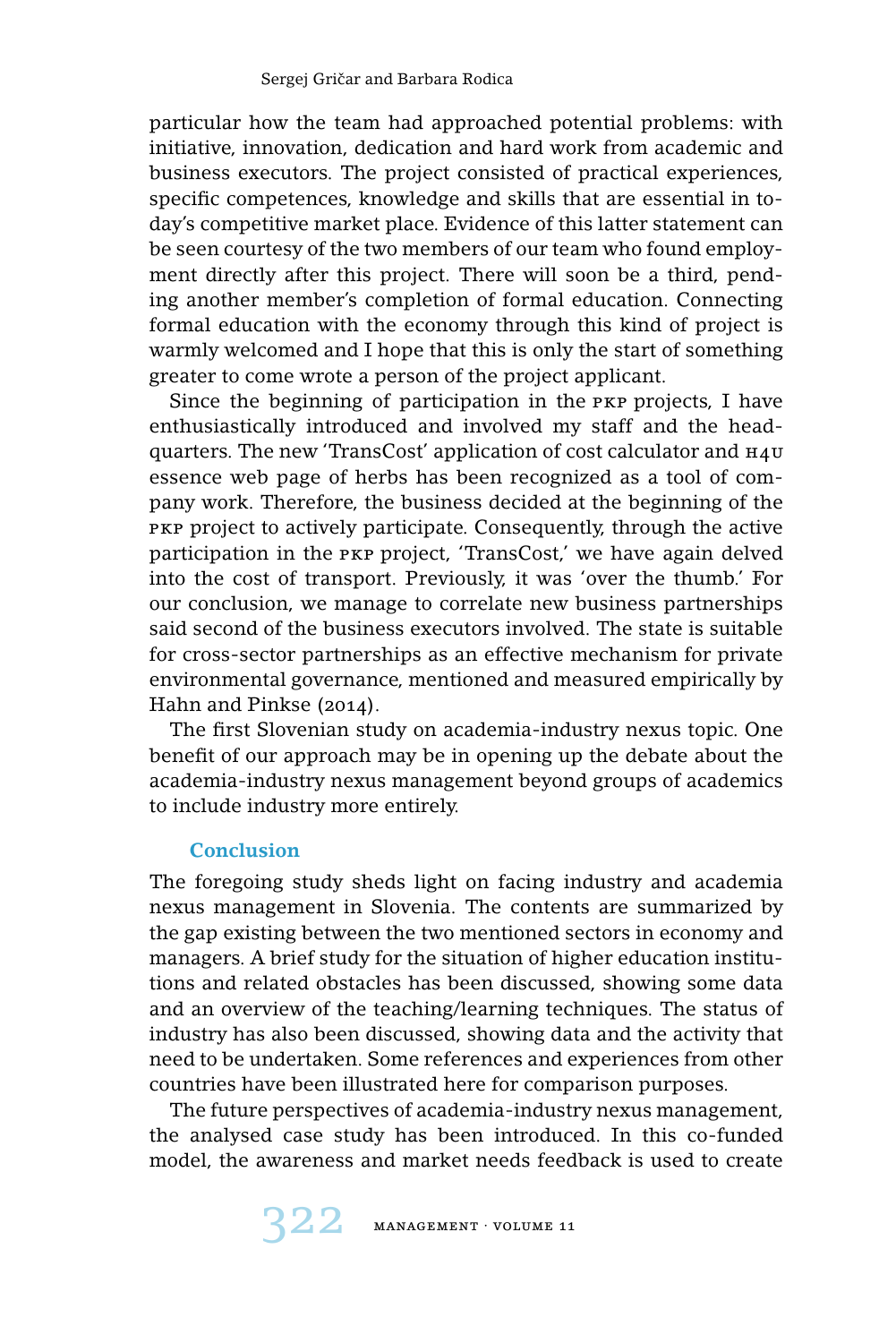modern techniques capable of nexuses the two sectors to each other. Three sides have been included in the nexus – business executors and academicians. The latter consists of students and teachers or researchers.

Finally, this academia-industry nexus management can have the opportunity to see day light if it is applied on two tracks. The first is based on syllabus development, whilst the second track is based on making modern structural economic policy and innovative quality management strategy.

#### **References**

- Bansal, P., S. Bertels, T. Ewart, P. MacConnachie, and J. O'Brien. 2012. 'Bridging the Research-Practice Gap.' *Academy of Management Perspectives* 26 (1): 73–92.
- Bartunek, J. M. 2014. 'Academic-Practitioner Relationship: What NTL Started and What Scholarship Keeps Developing.' *Journal of Applied Behavioral Science* 50 (4): 401–22.
- Bartunek, J. M., and S. L. Rynes. 2014. 'Academics and Practitioners are Alike and Unlike: The Paradoxes of Academic-Practitioner Relationship.' *Journal of Management* 40 (5): 1181–201.
- Bhaskar, Roy. 2008. *A Realist Theory of Science.* London: Routledge.
- Biloslavo, R., and A. Panjek. 2011. 'Strategy of Internationalisation: Knowledge and Practices of the University of Primorska.' In *Paths to Internationalisation: Higher Education Policies, Trends and Strategies in Europe and Slovenia, edited by K. Miklavčič, 162-80. Ljubljana:* cmepius.
- Cabantous, L., and J.-P. Gond. 2014. 'The Resistible Rise of Bayesian Thinking in Management: Historical Lessons from Decision Analysis.' *Journal of Management* 41 (2): 441–70.
- Choi, P. L., and S. Y. Fan Tang. 2016. 'Cross-Border Higher Education for Identity Investment: Cases of Malaysian and Indonesian Ethnic Chinese Students in Hong Kong.' In *Internationalization of Higher Education,* edited by Y. Cheong Cheng, A. Chi Cheung and S. Wing Ng, 151–70. Singapore: Springer.
- European Commission. 2006. *Mobility of Researchers between Academia and Industry: 12 Practical Recommendations.* Brussels: European Commission.

. 2012. *Communicating* eu *Research and Innovation: A Guide for Project Participants.* Luxembourg: Publications Office of the European Union.

. 2014. *The Erasmus Impact Study: Effects of Mobility on the Skills and Employability of Students and the Internationalisation of Higher Education Institutions.* Luxembourg: Publications Office of the European Union.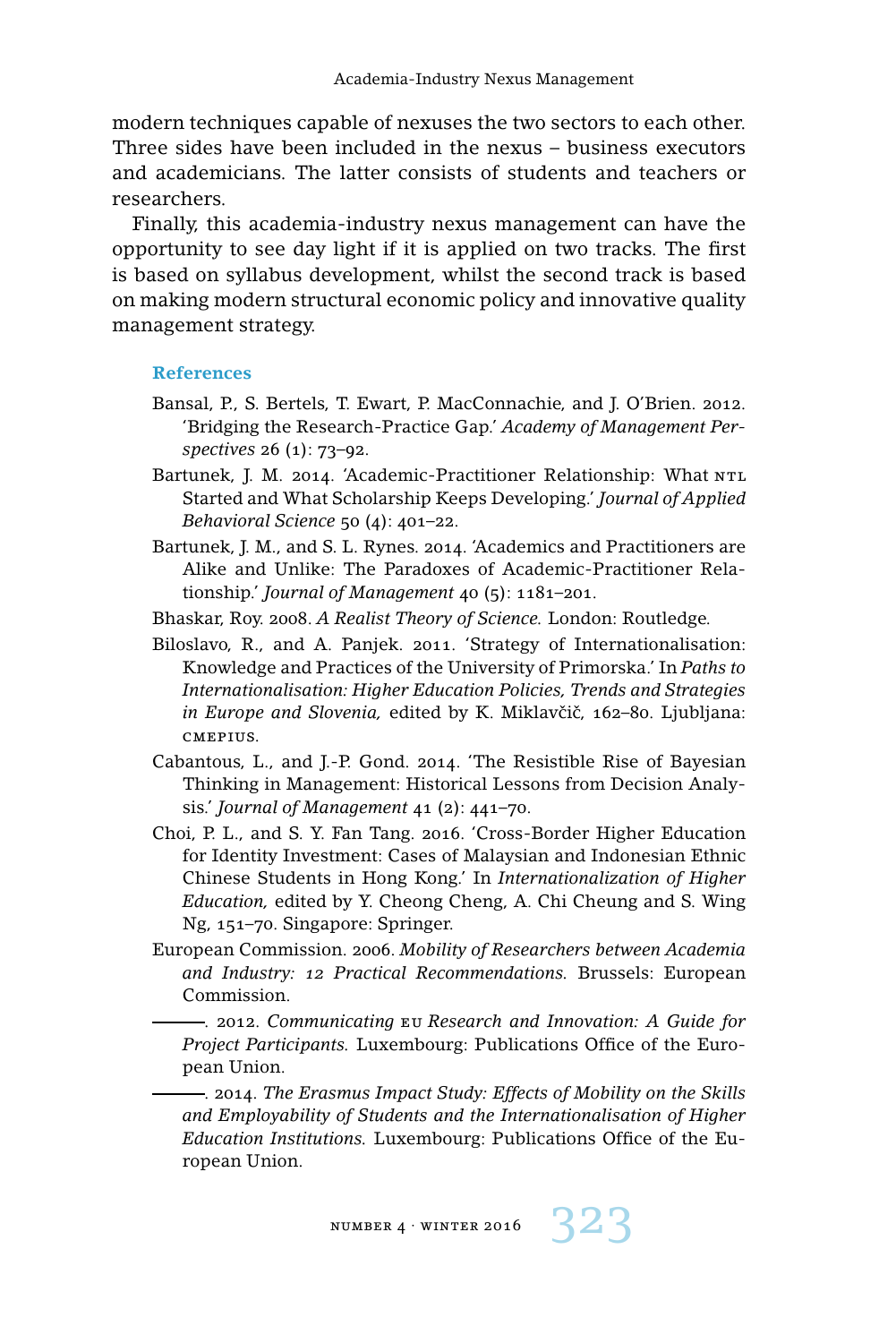- Flander, A. 2011. 'Is a Mobile Student Also a More Employable Student? Research on Employers Perceptions of Academic Mobility.' In *Paths to Internationalisation: Higher Education Policies, Trends and* Strategies in Europe and Slovenia, edited by K. Miklavčič, 86-120. Ljubljana: cmepius.
- Frieske, S., B. Widenmayer, O. Gassmann, and T. Schildhauer. 2015. 'Opening Science: Towards an Agenda of Open Science in Academia and Industry.' *The Journal of Technology Transfer* 40 (4): 581–601.
- Gnanlet, A., and D. Khanin. 2015. 'Helping Learners Recognize, Diagnose, and Unravel Incompetence Traps to Achieve Synergistic Exploration-Exploitation in Classroom.' *Journal of Management Education* 39 (6): 684–712.
- Gričar, S., and G. Neary. 2016. 'Consequences of Mobility: The New EU Paradigm.' *Journal of Economic and Business Sciences* 3 (1–2): 18–32.
- Gričar, S., B. Rodica, and Š. Bojnec. 2016. Sandwich Management. Koper: University of Prirmorska Press.
- Hahn, T., and J. Pinkse. 2014. 'Private Environmental Governance through Cross-Sector Partnerships Tensions between Competition and Effectiveness.' *Organization Environment* 27 (2): 140–60.
- Haller, J. A. 2014. 'Strengthened Ties between Industry and Academia are Historical, Productive, and Crucial.' *Survey of Ophthalmology* 59  $(3): 348 - 53.$
- Hanieh, A. A., S. Abdelall, P. Krajnik, and A. Hasan. 2015. 'Industry-Academia Partnership for Sustainable Development in Palestine.' Paper presented at the 12th Global Conference on Sustainable Manufacturing, Johor Bahru, 22–24 September.
- Heinonen, T. 2015 'Management of Innovation in Academia: A Case Study in Tampere.' *Journal of Technology Management & Innovation* 10 (2): 198–210.
- Juselius, K. 2009. *The Cointegrated* var *Model: Practice and Empirical Overview.* Oxford: Oxford University Press.
- Kamitani, K., S. Ishida, T. Natori, and T. Nishimura. 2013. 'Interorganisational Relationship among Government, Industry and Academia in the Japanese Public Water Services: Compatibility and Motivation in Interorganisational Settings.' *International Journal of Business and Systems Research* 7 (4): 339–56.
- Karasek, A., and V. Dermol. 2015. 'The Creative Class in Poland and Its Impact on Innovations in Polish Regions.' *Management* 10 (4): 299– 314.
- Lawson, T., A. Collier, R. Bhaskar, M. Archer, and A. Norrie. 1998. *Critical Realism: Essential Readings.* New York: Routledge.
- Lee, W.-I. 2014. 'Technology Management Strategy for Activating the Industry-Academia Cooperation.' *Journal of the Korea Academia-Industrial Cooperation Society* 15 (1): 211–19.
- Li, Z., and J. Lowe. 2016. 'Mobile Student to Mobile Worker: The Role of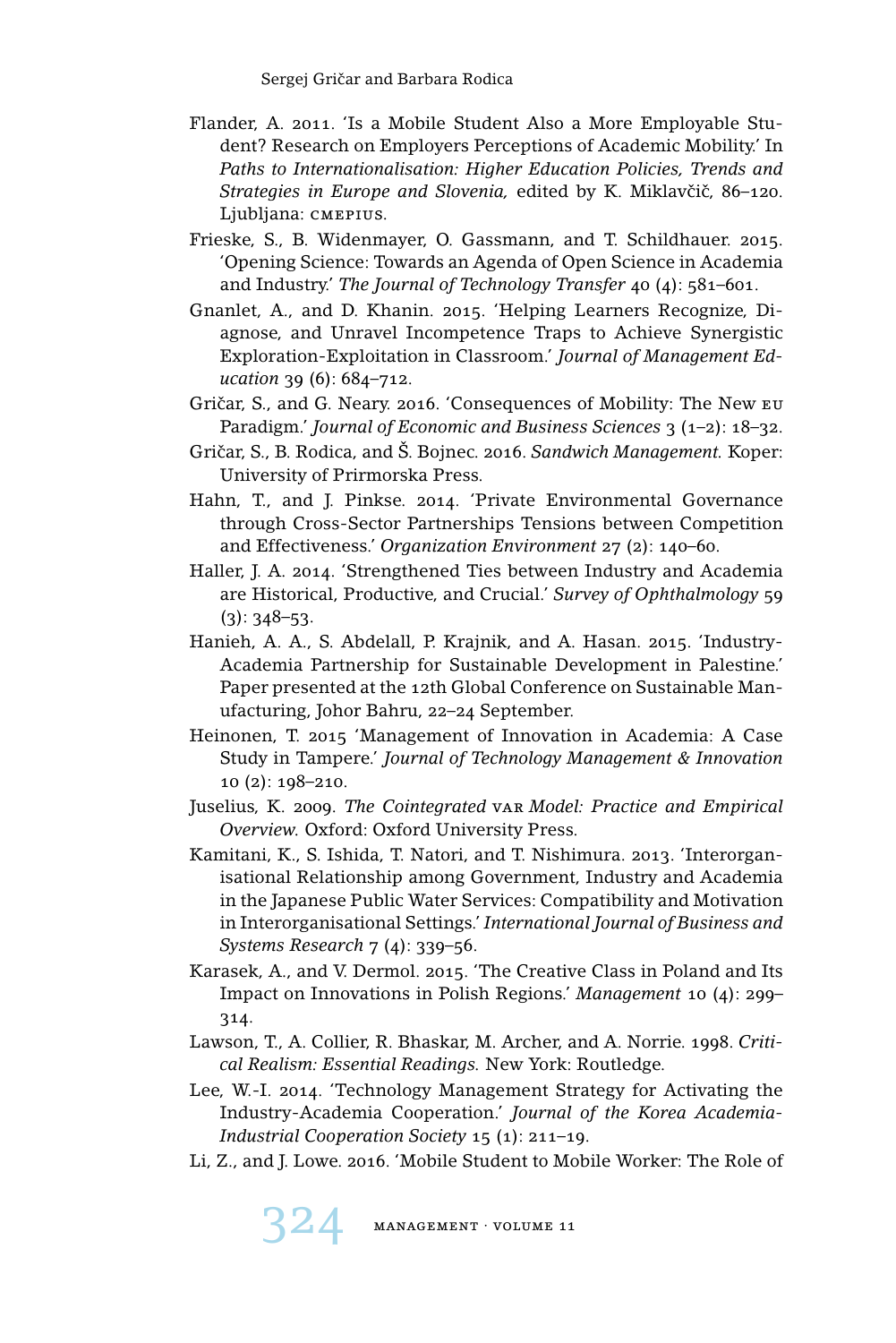Universities in the "War for Talent."' *British Journal of Sociology of Education* 37 (1): 11–29.

- Mawdsley, J. K., and D. Somaya. 2016. 'Employee Mobility and Organizational Outcomes: An Integrative Conceptual Framework and Research Agenda.' *Journal of Management* 42 (1): 85–113.
- McInerney, P.-B. 2015. 'Walking a Fine Line: How Organizations Respond to the Institutional Pluralism of Intersectoral Collaboration.' *Social Currents* 2 (3): 280–301.
- Mendoza, P. 2014. 'Industry-Academia Linkages: Lessons from Empirical Studies and Recommendations for Future Inquiry.' In *Higher Education: Handbook of Theory and Research,* edited by M. B. Paulsen, 469–523. New York: Springer.
- Mihók, B., E. Kovács, B. Balázs, G. Pataki, A. Ambrus, D. Bartha, Z. Czirák, et al. 2015. 'Bridging the Research-Practice Gap: Conservation Research Priorities in a Central and Eastern European Country.' *Journal for Nature Conservation* 28 (11): 133–48.
- Misterek, W., and B. Lewicka. 2014. 'Perception of Innovativeness in Companies and Business Environment Institutions.' *Management* 9  $(2): 83-94.$
- Molly, J. C., R. E. Ployhart, and P. M. Wright. 2011. 'The Myth of "the" Micro-Macro Divide: Bridging System-Level and Disciplinary Divides.' *Journal of Management* 37 (2): 581–609.
- Müller, R., J. Glückler, M. Aubry, and J. Shao. 2013. 'Project Management Knowledge Flows in Networks of Project Managers and Project Management Offices: A Case Study in the Pharmaceutical Industry.' *Project Management Journal* 44 (2): 4–19.
- Myers, D., M. Hill, and S. Harwood. 2005. 'Cross-Cultural Learning and Study Abroad: Transforming Pedagogical Outcomes.' *Landscape Journal* 24 (2): 172–87.
- Philips, W., H. Lee, A. Ghobadian, N. O'Regan, and P. James. 2015. 'Social Innovation and Social Entrepreneurship: A Systematic Review.' *Group Organization Management* 40 (3): 428–61.
- Pohjola, I., A. Puusa, and P. Iskanius. 2015. 'Potential of Community of Practice in Promoting Academia-Industry Collaboration: A Case Study.' In *International Conference on Intellectual Capital and Knowledge Management and Organisational Learning,* 206–12. Kidmore End: Academic Conferences International Limited.
- Roessner, D., J. Bond, S. Okubo, and M. Planting. 2013. 'The Economic Impact of Licensed Commercialized Inventions Originating in University Research.' *Research Policy* 42 (1): 23–34.
- Rudy, B. C., and A. F. Johnson. 2016. 'Performance, Aspirations, and Market versus Nonmarket Investments.' *Journal of Management* 42 (4): 936–59.
- Saguy, S. I. 2013. 'Academia-Industry Interaction in Innovation: Paradigm Shifts and Avenues for the Future.' In *Advances in Food Pro-*